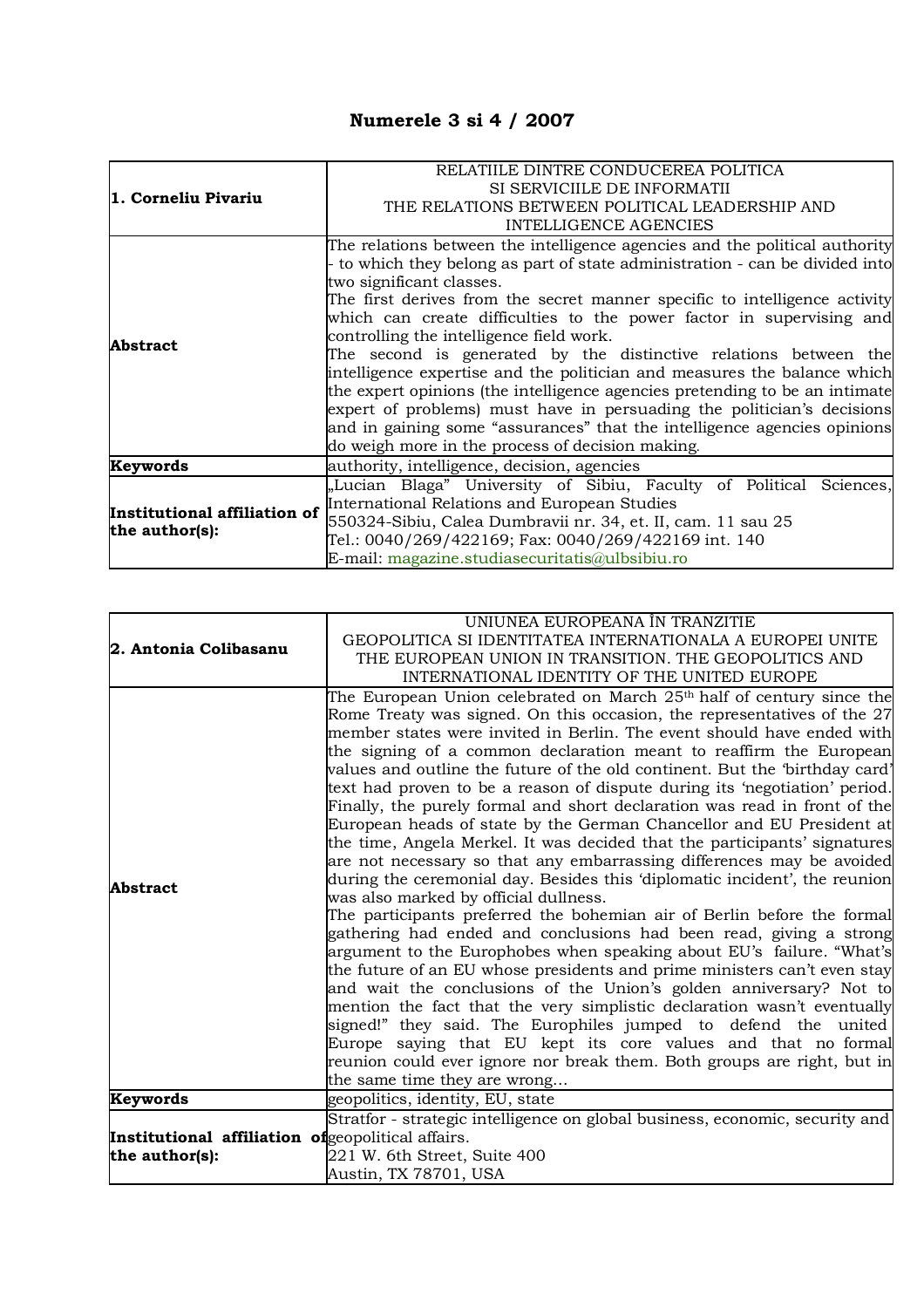| 744.4300<br>irer:<br><u>ъ.</u><br>- 14.17<br>ຼ |
|------------------------------------------------|
| .4334<br>744<br>Fax:<br>51<br>____             |

|                   | GLOBALIZAREA, CARACTERISTICA FUNDAMENTALA                                                                                                                                                                                                                                                                                                                                                                                                                                                                                                                                                                                                                                                                                                                                                                                                                                                                                                                                                                                       |
|-------------------|---------------------------------------------------------------------------------------------------------------------------------------------------------------------------------------------------------------------------------------------------------------------------------------------------------------------------------------------------------------------------------------------------------------------------------------------------------------------------------------------------------------------------------------------------------------------------------------------------------------------------------------------------------------------------------------------------------------------------------------------------------------------------------------------------------------------------------------------------------------------------------------------------------------------------------------------------------------------------------------------------------------------------------|
| 3. Nicolaie Suteu | A NOII ORDINI MONDIALE                                                                                                                                                                                                                                                                                                                                                                                                                                                                                                                                                                                                                                                                                                                                                                                                                                                                                                                                                                                                          |
|                   | GLOBALIZATION, A CHARACTERISTIC OF THE NEW WORLD ORDER                                                                                                                                                                                                                                                                                                                                                                                                                                                                                                                                                                                                                                                                                                                                                                                                                                                                                                                                                                          |
| <b>Abstract</b>   | The most debated characteristic of our days is globalization and how its<br>impact influences important areas of life, inclusively that of international<br>security and law.<br>According to an idea, which we consider solid, "globalization is becoming,<br>and actually it has already become, at least as a trend, a universal<br>phenomenon, which sometimes is identified with the contemporary world<br>interdependeces.<br>We consider such identification as a simplification. In fact,<br>interdependences represent, at the moment, a feature of globalization and<br>nothing more. Under the globalization influence, the world is becoming<br>not only more interdependent but also smaller and vulnerable. The<br>regularities emphasized by its evolution imply a higher degree of<br>uncertainity and hazard. As a result, the management of the world<br>business is a challenge more and more difficult to achieve. Globalization<br>brought into discussion the role and sovereignty of the national states |
| Keywords          | globalization, global order, influence, states                                                                                                                                                                                                                                                                                                                                                                                                                                                                                                                                                                                                                                                                                                                                                                                                                                                                                                                                                                                  |
|                   | "Lucian Blaga" University of Sibiu, Faculty of Law "Simion Barnutiu"                                                                                                                                                                                                                                                                                                                                                                                                                                                                                                                                                                                                                                                                                                                                                                                                                                                                                                                                                            |
|                   | Institutional affiliation of 550324-Sibiu, Calea Dumbravii nr. 34                                                                                                                                                                                                                                                                                                                                                                                                                                                                                                                                                                                                                                                                                                                                                                                                                                                                                                                                                               |
| the author(s):    | Tel.: 0040/269/233295; Fax: 0040/269/233295 int. 120                                                                                                                                                                                                                                                                                                                                                                                                                                                                                                                                                                                                                                                                                                                                                                                                                                                                                                                                                                            |
|                   | E-mail: magazine.studiasecuritatis@ulbsibiu.ro                                                                                                                                                                                                                                                                                                                                                                                                                                                                                                                                                                                                                                                                                                                                                                                                                                                                                                                                                                                  |

| 4. Maria Popa                                  | INFRACTIUNI PE INTERNET. PROBLEMATICA PIRATERIEI SOFTWARE<br>CRIMES ON THE INTERNET. THE ISSUE OF SOFTWARE PIRACY                                                                                                                                                                                                                                                                                                                                                                                                                                                                                                                                                                                                                                                                                                                                                                                                                                                                                                                                                                                        |
|------------------------------------------------|----------------------------------------------------------------------------------------------------------------------------------------------------------------------------------------------------------------------------------------------------------------------------------------------------------------------------------------------------------------------------------------------------------------------------------------------------------------------------------------------------------------------------------------------------------------------------------------------------------------------------------------------------------------------------------------------------------------------------------------------------------------------------------------------------------------------------------------------------------------------------------------------------------------------------------------------------------------------------------------------------------------------------------------------------------------------------------------------------------|
| <b>Abstract</b>                                | The issue of software piracy is a major issue for computer program<br>designers in the whole world, the annual losses reaching up to 15 billion<br>dollars. Romania is no exception, both Business Software Alliance and<br>Software Publishers Association having concluded that the piracy rate in<br>Romania is around 95%. The Romanian law-makers have opted to see<br>copyright laws as the main protection system for computer programs.<br>After a long delay (the Project for the computer programs protection was<br>ready since 1991) on March 26th 1996 it was finally published in the<br>Official Monitor.<br>The copyright law and additional rights includes a special provision in<br>Chapter 9, special for Romania (not for industrialized countries) – the<br>protection of computer programs. Until the Information Technology Code,<br>which regulates the protection of intellectual rights in the field of<br>information technologies, will be put into practice, the provisions of the<br>first law will apply and will be subject to analysis in the following<br>paragraphs. |
| Keywords                                       | Internet, software, piracy, copytights                                                                                                                                                                                                                                                                                                                                                                                                                                                                                                                                                                                                                                                                                                                                                                                                                                                                                                                                                                                                                                                                   |
| Institutional affiliation of<br>the author(s): | "Lucian Blaga" University of Sibiu, Faculty of Political Sciences,<br>International Relations and European Studies<br>550324-Sibiu, Calea Dumbravii nr. 34, et. II, cam. 11 sau 25<br>Tel.: 0040/269/422169; Fax: 0040/269/422169 int. 140<br>E-mail: magazine.studiasecuritatis@ulbsibiu.ro                                                                                                                                                                                                                                                                                                                                                                                                                                                                                                                                                                                                                                                                                                                                                                                                             |

| 5. Sabina Adina Luca | SECURITATEA CULTURALA ÎN CONTEXTUL INTEGRARII EUROPENE       |
|----------------------|--------------------------------------------------------------|
|                      | CULTURAL SECURITY IN THE CONTEXT OF THE EUROPEAN INTEGRATION |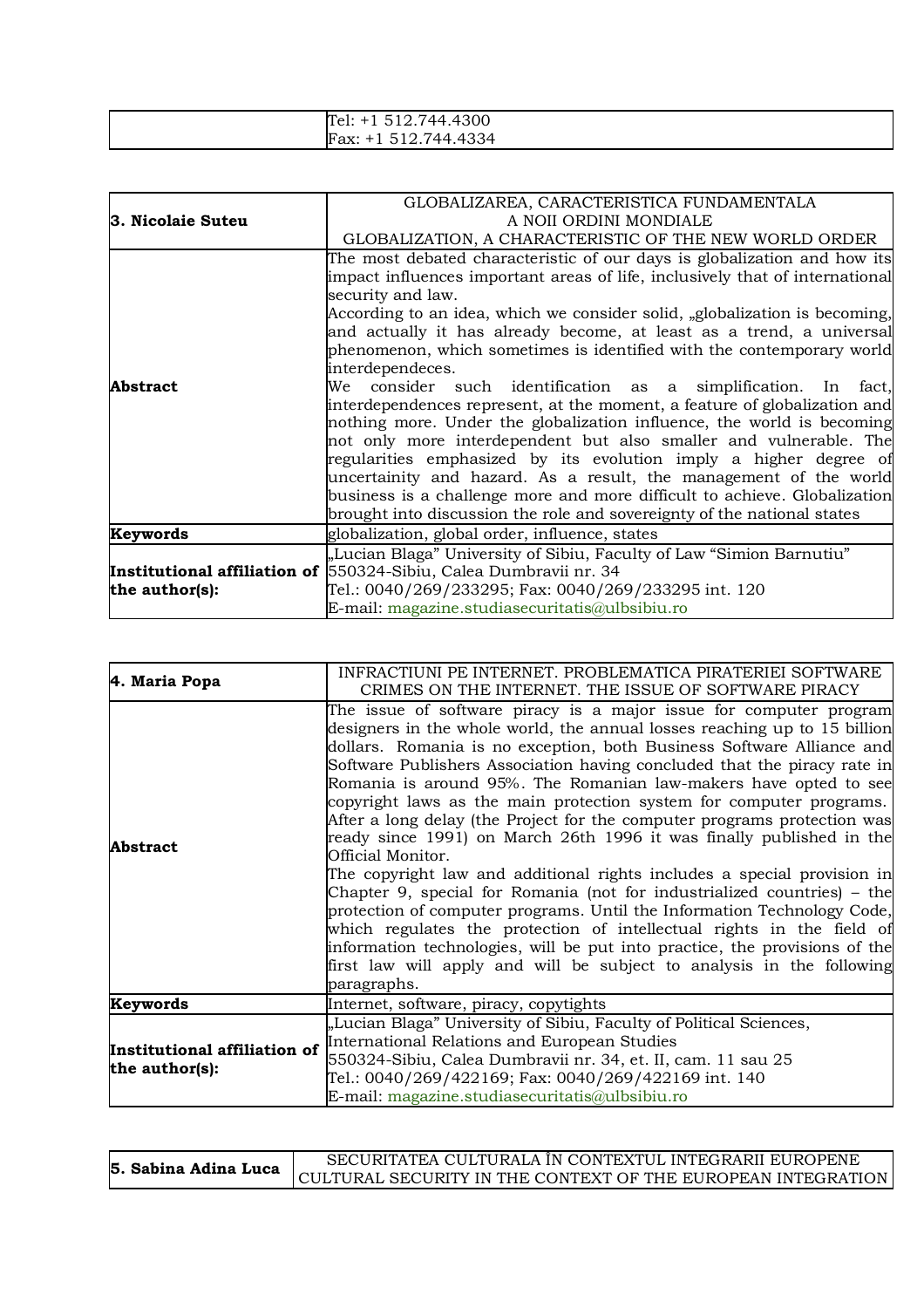| Abstract                                          | Our issue in this study was to identify the attitudes which appeared in<br>Romania regarding the process of European integration. Our analysis was<br>based on the impact which the European integration had on the socio-cultural<br>identity, in the context of the social change after 1989. One of the questions<br>for which an answer has been attempted in the specialized literature, whether<br>from the area of political science, history, sociology or anthropology, was how<br>the citizens of different states will react regarding the possibility of embracing<br>a new identity, the European identity. In general, it is assumed that people<br>will accept the European citizenship, since they can also preserve their<br>national one, "For the beginning of the new millennium, the European<br>dentity remains dual, the national awareness coexisting with the European<br>one.<br>We are living with two identities: uniqueness can be be preserved<br>alongside with the promotion of common interests." (Tartler, G., 2006) In this<br>study we are aiming to capture the attitudes that have emerged in Romania<br>regarding the process of European integration, in the light of the impact this<br>process has upon the socio-cultural identity, and in the context of the social<br>change triggered after 1989. |
|---------------------------------------------------|-------------------------------------------------------------------------------------------------------------------------------------------------------------------------------------------------------------------------------------------------------------------------------------------------------------------------------------------------------------------------------------------------------------------------------------------------------------------------------------------------------------------------------------------------------------------------------------------------------------------------------------------------------------------------------------------------------------------------------------------------------------------------------------------------------------------------------------------------------------------------------------------------------------------------------------------------------------------------------------------------------------------------------------------------------------------------------------------------------------------------------------------------------------------------------------------------------------------------------------------------------------------------------------------------------------------------------------------------|
| Keywords                                          | culture, security, european integration, states                                                                                                                                                                                                                                                                                                                                                                                                                                                                                                                                                                                                                                                                                                                                                                                                                                                                                                                                                                                                                                                                                                                                                                                                                                                                                                 |
| Institutional<br>affiliation of the<br>author(s): | "Lucian Blaga" University of Sibiu, Faculty of Political Sciences, International<br>Relations and European Studies<br>550324-Sibiu, Calea Dumbravii nr. 34, et. II, cam. 11 sau 25<br>Tel.: 0040/269/422169; Fax: 0040/269/422169 int. 140<br>E-mail: magazine.studiasecuritatis@ulbsibiu.ro                                                                                                                                                                                                                                                                                                                                                                                                                                                                                                                                                                                                                                                                                                                                                                                                                                                                                                                                                                                                                                                    |

| CRIMINALITATEA ORGANIZATA ÎN DOMENIUL CIBERNETIC                                                                                                                                                                                                                                                                                                                                                                                                                                                                                                                                                                                                                                                                                                                                                                                                                                                                                                                                                                                                                                                                                                                                                                                                                                                                                                       |
|--------------------------------------------------------------------------------------------------------------------------------------------------------------------------------------------------------------------------------------------------------------------------------------------------------------------------------------------------------------------------------------------------------------------------------------------------------------------------------------------------------------------------------------------------------------------------------------------------------------------------------------------------------------------------------------------------------------------------------------------------------------------------------------------------------------------------------------------------------------------------------------------------------------------------------------------------------------------------------------------------------------------------------------------------------------------------------------------------------------------------------------------------------------------------------------------------------------------------------------------------------------------------------------------------------------------------------------------------------|
| CRIME IN CYBERNETICS                                                                                                                                                                                                                                                                                                                                                                                                                                                                                                                                                                                                                                                                                                                                                                                                                                                                                                                                                                                                                                                                                                                                                                                                                                                                                                                                   |
| The history of computers started 5000 years ago in Babylon with the invention<br>of the first abacus. Computers as known today origin in 1936 when, an<br>Englishman, Alan M. Turing conceived the notion of computability and<br>adapted algorithm to the calculation of functions. The building of a calculation<br>machine in the modern sense was achieved by the well known scientist,<br>mathematician and French philosopher Blaise Pascal who invented the first<br>mechanical computer, Pascalina, in 1642, using mechanisms employeed in<br>the manufacture of clocks. The 20th century saw the birth of an<br>unprecedental development of electronic calculation systems. The dynamics of<br>this new more efficient device is unique in the evolution of man.<br>The computer paved the way for a new type of information society which<br>thoroughly influenced both the structural elements of the worldwide economy<br>and the life of every individual. Computers have increased in popularity due<br>to the improved efficiency in the fulfilment of a task. These can be observed in<br>such things as: the increased capacity for information storing, more rapid<br>access to information, faster execution of sequential operations and the<br>accomplishment of a task based on commands or on the quantifiable<br>information. |
| crime, cybernetics, science, information                                                                                                                                                                                                                                                                                                                                                                                                                                                                                                                                                                                                                                                                                                                                                                                                                                                                                                                                                                                                                                                                                                                                                                                                                                                                                                               |
| "Lucian Blaga" University of Sibiu, Faculty of Political Sciences, International<br>Relations and European Studies<br>550324-Sibiu, Calea Dumbravii nr. 34, et. II, cam. 11 sau 25<br>Tel.: 0040/269/422169; Fax: 0040/269/422169 int. 140<br>E-mail: magazine.studiasecuritatis@ulbsibiu.ro                                                                                                                                                                                                                                                                                                                                                                                                                                                                                                                                                                                                                                                                                                                                                                                                                                                                                                                                                                                                                                                           |
|                                                                                                                                                                                                                                                                                                                                                                                                                                                                                                                                                                                                                                                                                                                                                                                                                                                                                                                                                                                                                                                                                                                                                                                                                                                                                                                                                        |

|                  | UNIVERSITATEA DIN MONTRÉAL, SUB SEMNUL INTEGRARII |
|------------------|---------------------------------------------------|
| 7. Dan Alexandru | <b>EUROPENE</b>                                   |
| Popescu          | THE UNIVERSITY OF MONTRÉAL UNDER THE SIGN OF      |
|                  | EUROPEAN INTEGRATION                              |